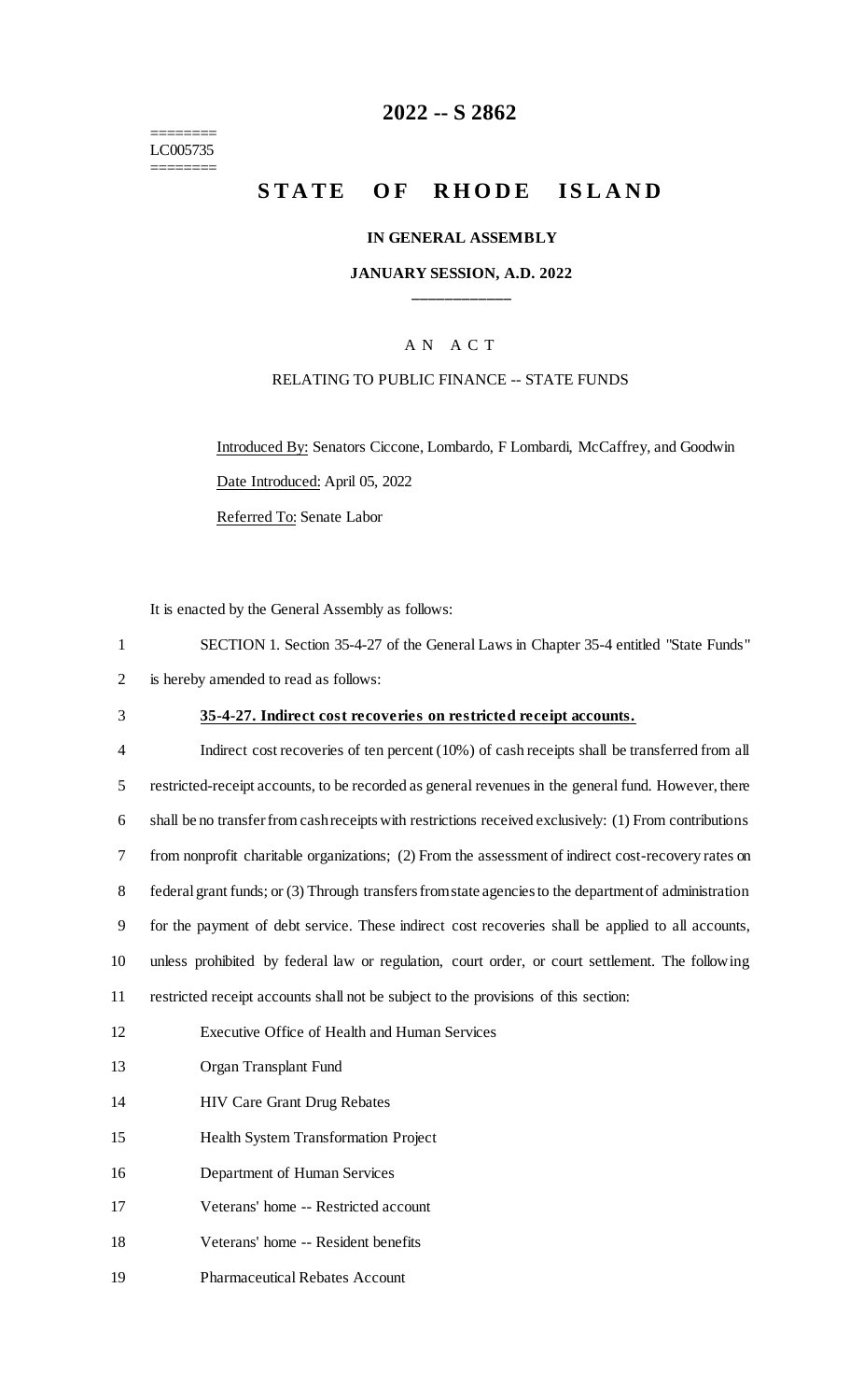| $\mathbf{1}$   | Demand Side Management Grants                                                 |
|----------------|-------------------------------------------------------------------------------|
| $\overline{2}$ | Veteran's Cemetery Memorial Fund                                              |
| 3              | Donations -- New Veterans' Home Construction                                  |
| 4              | Department of Health                                                          |
| 5              | Pandemic medications and equipment account                                    |
| 6              | Miscellaneous Donations/Grants from Non-Profits                               |
| 7              | <b>State Loan Repayment Match</b>                                             |
| 8              | Healthcare Information Technology                                             |
| 9              | Department of Behavioral Healthcare, Developmental Disabilities and Hospitals |
| 10             | Eleanor Slater non-Medicaid third-party payor account                         |
| 11             | Hospital Medicare Part D Receipts                                             |
| 12             | <b>RICLAS Group Home Operations</b>                                           |
| 13             | Commission on the Deaf and Hard of Hearing                                    |
| 14             | Emergency and public communication access account                             |
| 15             | Department of Environmental Management                                        |
| 16             | National heritage revolving fund                                              |
| 17             | Environmental response fund II                                                |
| 18             | Underground storage tanks registration fees                                   |
| 19             | De Coppet Estate Fund                                                         |
| 20             | Rhode Island Historical Preservation and Heritage Commission                  |
| 21             | Historic preservation revolving loan fund                                     |
| 22             | Historic Preservation loan fund -- Interest revenue                           |
| 23             | Department of Public Safety                                                   |
| 24             | E-911 Uniform Emergency Telephone System                                      |
| 25             | Forfeited property -- Retained                                                |
| 26             | Forfeitures -- Federal                                                        |
| 27             | Forfeited property -- Gambling                                                |
| 28             | Donation -- Polygraph and Law Enforcement Training                            |
| 29             | Rhode Island State Firefighter's League Training Account                      |
| 30             | Fire Academy Training Fees Account                                            |
| 31             | <b>Attorney General</b>                                                       |
| 32             | Forfeiture of property                                                        |
| 33             | Federal forfeitures                                                           |
| 34             | Attorney General multi-state account                                          |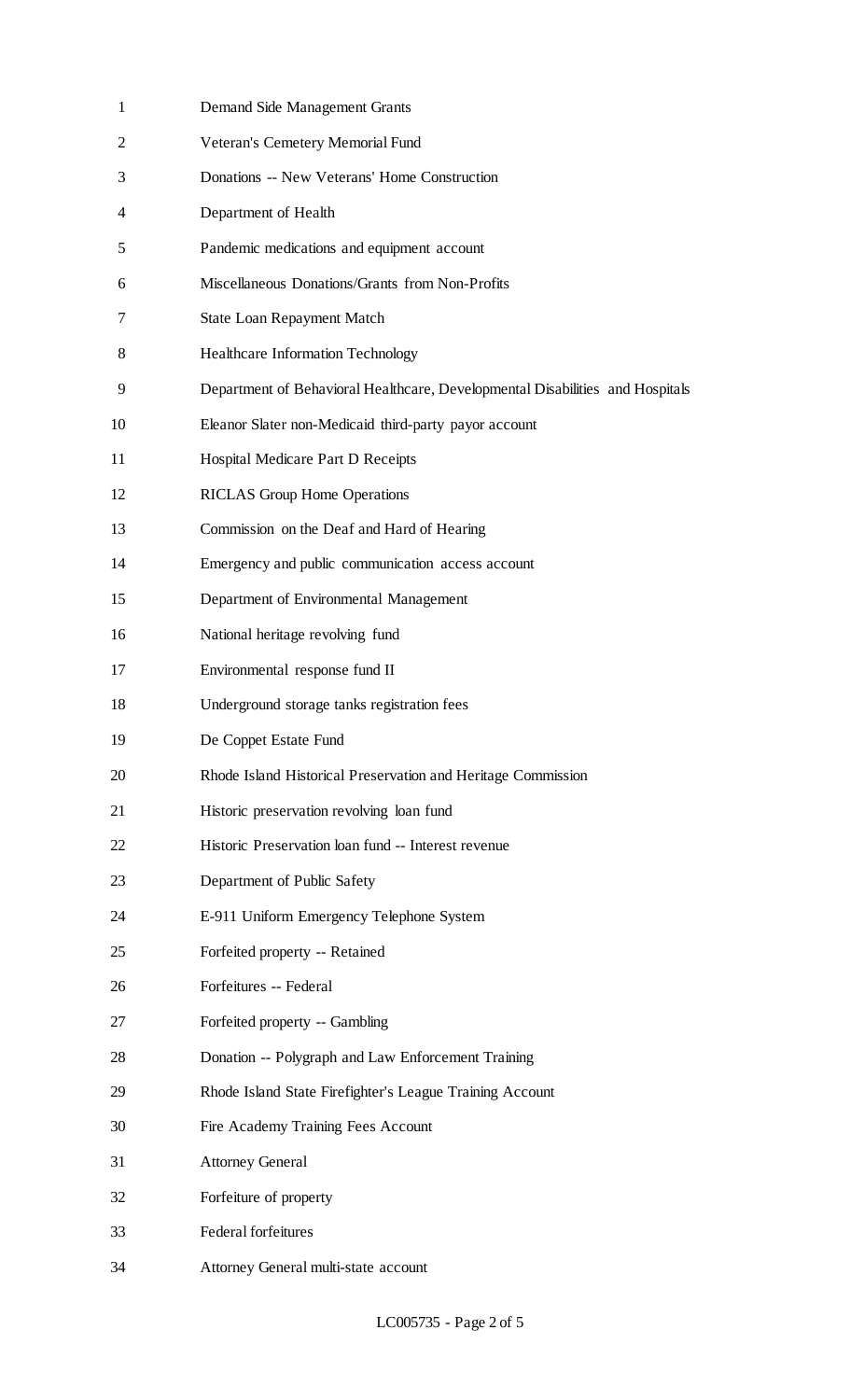| $\mathbf{1}$ | Forfeited property -- Gambling                                    |
|--------------|-------------------------------------------------------------------|
| 2            | Department of Administration                                      |
| 3            | <b>OER Reconciliation Funding</b>                                 |
| 4            | Health Insurance Market Integrity Fund                            |
| 5            | RI Health Benefits Exchange                                       |
| 6            | <b>Information Technology Investment Fund</b>                     |
| 7            | Restore and replacement -- Insurance coverage                     |
| 8            | Convention Center Authority rental payments                       |
| 9            | <b>Investment Receipts -- TANS</b>                                |
| 10           | <b>OPEB System Restricted Receipt Account</b>                     |
| 11           | Car Rental Tax/Surcharge-Warwick Share                            |
| 12           | <b>Grants Management Administration</b>                           |
| 13           | <b>Executive Office of Commerce</b>                               |
| 14           | Housing Resources Commission Restricted Account                   |
| 15           | Housing Production Fund                                           |
| 16           | Department of Revenue                                             |
| 17           | <b>DMV</b> Modernization Project                                  |
| 18           | Jobs Tax Credit Redemption Fund                                   |
| 19           | Legislature                                                       |
| 20           | Audit of federal assisted programs                                |
| 21           | Department of Children, Youth and Families                        |
| 22           | Children's Trust Accounts -- SSI                                  |
| 23           | Military Staff                                                    |
| 24           | RI Military Family Relief Fund                                    |
| 25           | RI National Guard Counterdrug Program                             |
| 26           | Treasury                                                          |
| 27           | Admin. Expenses -- State Retirement System                        |
| 28           | Retirement -- Treasury Investment Options                         |
| 29           | Defined Contribution -- Administration - RR                       |
| 30           | Violent Crimes Compensation -- Refunds                            |
| 31           | <b>Treasury Research Fellowship</b>                               |
| 32           | <b>Business Regulation</b>                                        |
| 33           | <b>Banking Division Reimbursement Account</b>                     |
| 34           | Office of the Health Insurance Commissioner Reimbursement Account |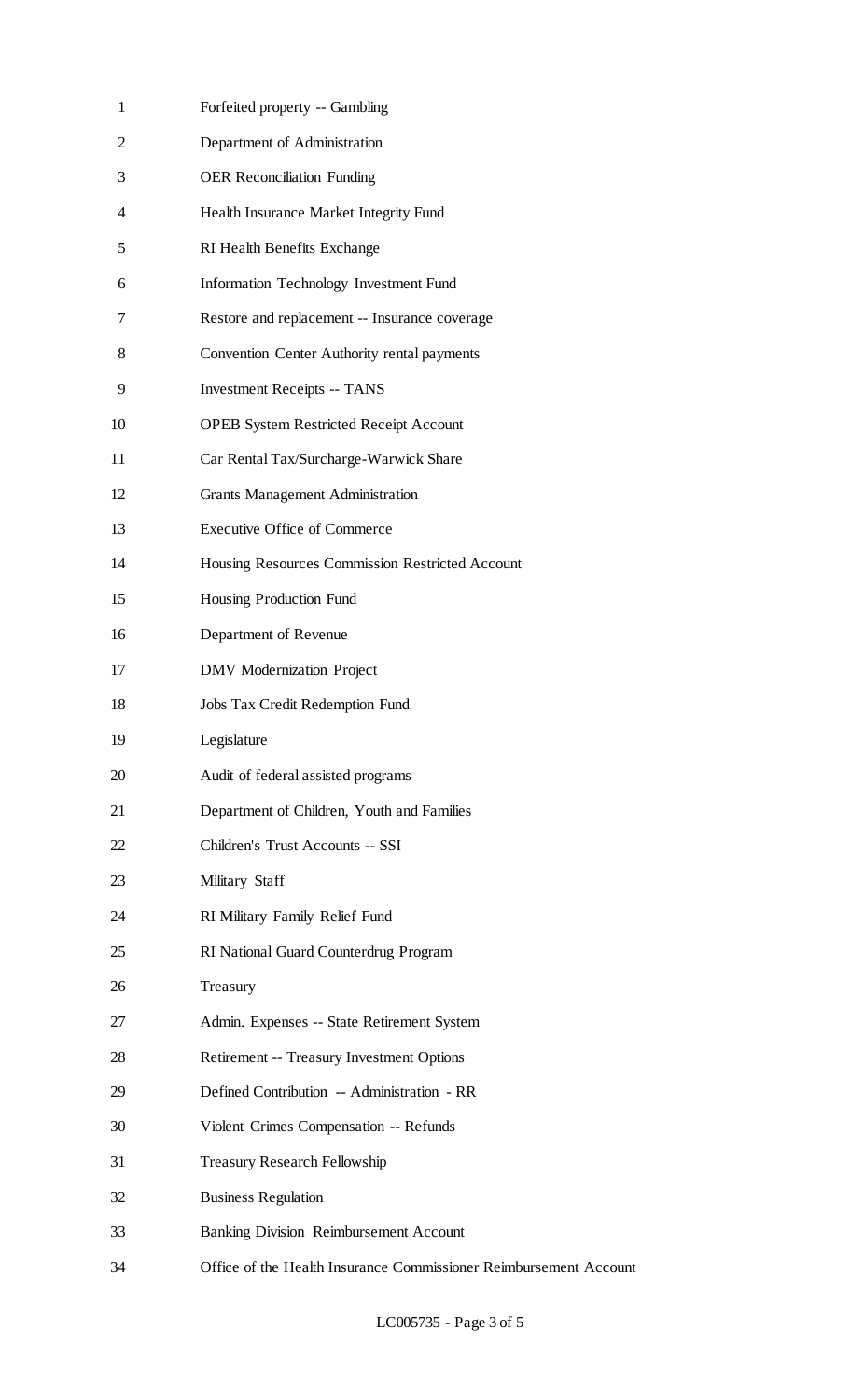| 1  | <b>Securities Division Reimbursement Account</b>                             |
|----|------------------------------------------------------------------------------|
| 2  | Commercial Licensing and Racing and Athletics Division Reimbursement Account |
| 3  | <b>Insurance Division Reimbursement Account</b>                              |
| 4  | Historic Preservation Tax Credit Account                                     |
| 5  | Judiciary                                                                    |
| 6  | Arbitration Fund Restricted Receipt Account                                  |
| 7  | Third-Party Grants                                                           |
| 8  | RI Judiciary Technology Surcharge Account                                    |
| 9  | Department of Elementary and Secondary Education                             |
| 10 | <b>Statewide Student Transportation Services Account</b>                     |
| 11 | School for the Deaf Fee-for-Service Account                                  |
| 12 | School for the Deaf -- School Breakfast and Lunch Program                    |
| 13 | Davies Career and Technical School Local Education Aid Account               |
| 14 | Davies -- National School Breakfast & Lunch Program                          |
| 15 | <b>School Construction Services</b>                                          |
| 16 | Office of the Postsecondary Commissioner                                     |
| 17 | Higher Education and Industry Center                                         |
| 18 | Department of Labor and Training                                             |
| 19 | Job Development Fund                                                         |
| 20 | Rhode Island Council on the Arts                                             |
| 21 | Governors' Portrait Donation Fund                                            |
| 22 | Statewide records management system account                                  |
| 23 | <b>Workers' Compensation Administrative Fund</b>                             |
| 24 | <b>Rhode Island Uninsured Employers Fund</b>                                 |
| 25 | <b>Rhode Island Uninsured Protection Fund</b>                                |
| 26 | SECTION 2. This act shall take effect upon passage.                          |
|    |                                                                              |

======== LC005735 ========